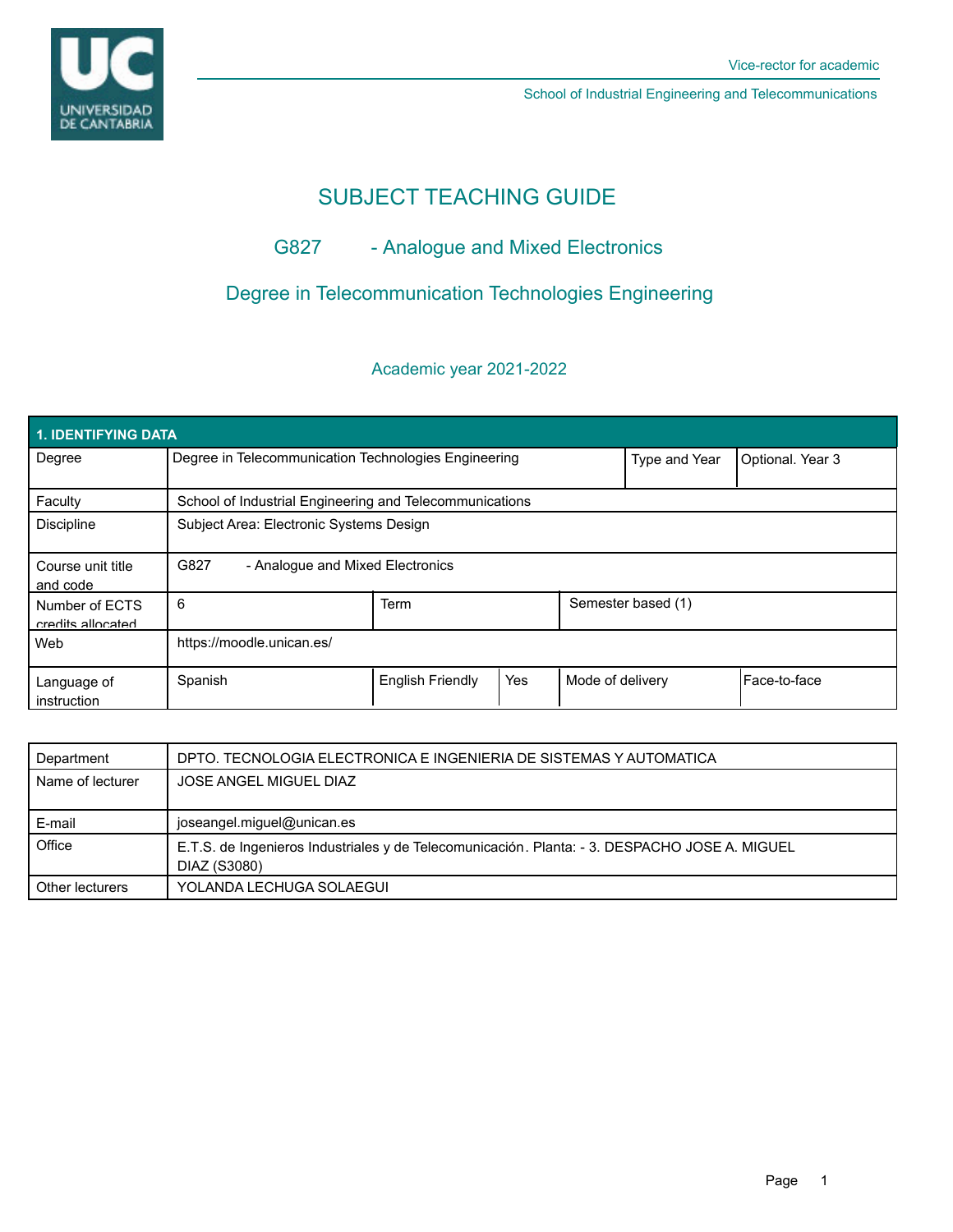

### **3.1 LEARNING OUTCOMES**

- Analysis and Design of Analog and Mixed-Signal Electronic Circuits. Introduction to Computer Aided Design (CAD) tools for analog circuit design (SPICE).

- Analysis and Design of Analog and Mixed-Signal Electronic Circuits. Analysis and design of CMOS amplifiers, including single-stage amplifier with passive and active loads; differential amplifiers; Operational Transconductance Amplifiers (OTA); Operational Amplifiers (OA).

- Analysis and Design of Analog and Mixed-Signal Electronic Circuits. Frequency response analysis of CMOS amplifiers.

- Analysis and Design of Analog and Mixed-Signal Electronic Circuits. Analysis of feedback circuits, focusing on feedback amplifiers.

- Analysis and Design of Analog and Mixed-Signal Electronic Circuits. Analysis of noise in Integrated Circuits (IC).

- Analysis and Design of Analog and Mixed-Signal Electronic Circuits. Analysis and design of analog comparator circuits, analog multiplier circuits and signal generator circuits.

Fundamentals on switched capacitor circuits. Analysis and design of switched capacitor (SC) circuits, including SC amplifier circuits and SC integrator circuits.

- Fundamentals on switched capacitor circuits. Analysis and design of continuous and switched capacitor (SC) filters.

Fundamentals on the most common Analog-to-Digital Converter (ADC or A/D) circuits and Digital-to-Analog Converter (DAC or D/A) circuits.

### **4. OBJECTIVES**

Becoming proficient in the use of Computer-Aided Design (CAD) tools for analog and mixed-signal circuit design and simulation (SPICE).

Designing and analyzing basic electronic circuits (CMOS analog switches, passive and active loads, current sources and sinks), current mirrors and CMOS amplifiers (single-stage, differential, OTA and OA).

Analyzing the frequency response of MOS amplifiers.

Recognizing the most common sources of noise in electronic circuits. Performing the noise analysis for MOS amplifiers.

Designing and analyzing OTA and OA-based circuits; focusing on their most common linear and nonlinear applications.

Designing and analyzing signal generation circuits and oscillators.

Designing and analyzing continuous filters, RC filters and gmC filters.

Designing and analyzing switched capacitor (SC) circuits, such as amplifiers and filters.

Knowing the fundamentals of A/D and D/A converters, focusing on their most common architectures.

Acquiring experience and proficiency in the use of the electronics laboratory equipment and devices; to experimentally characterize the response of self-made designs.

Understanding and interpreting datasheets for electronic components.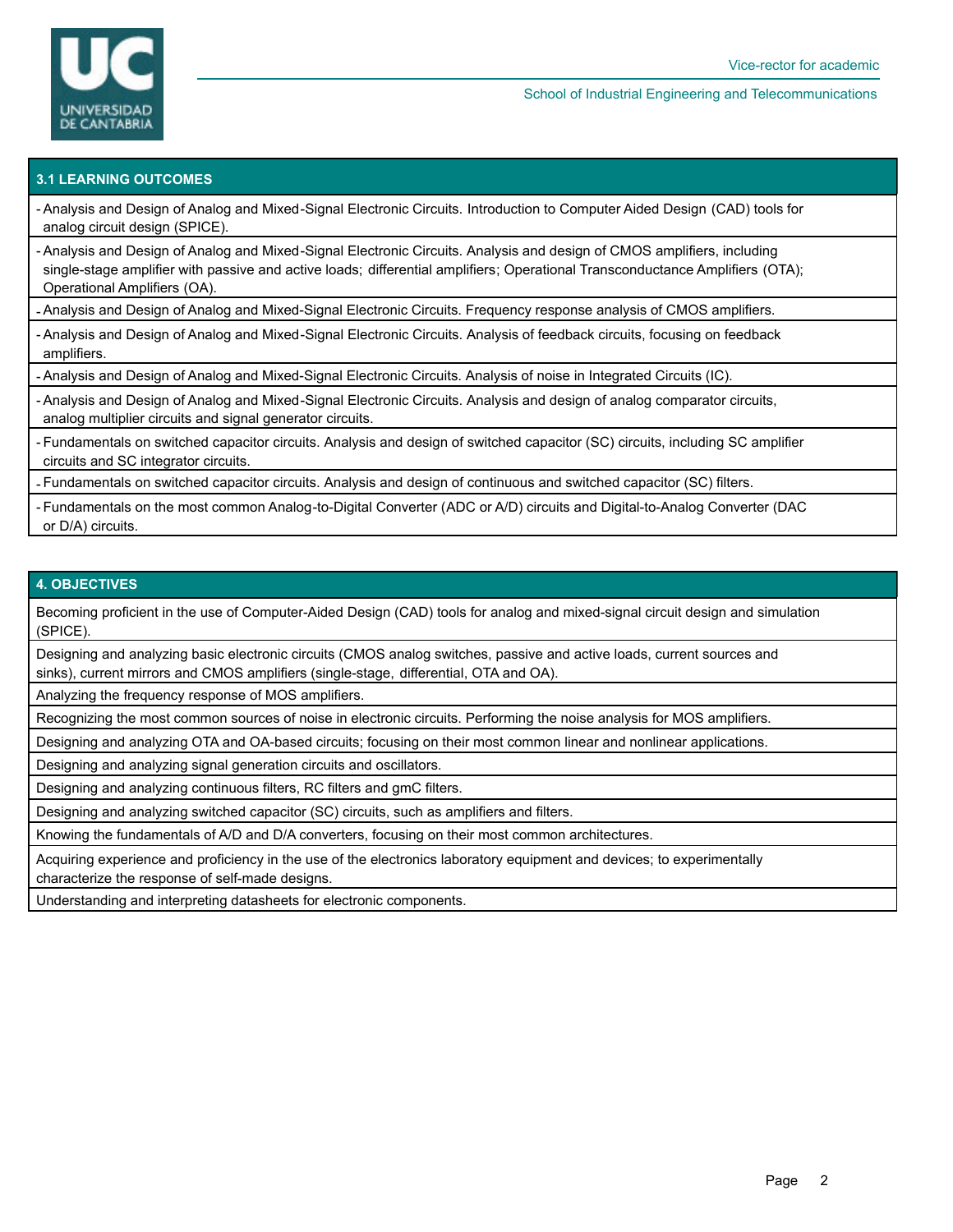

| <b>6. COURSE ORGANIZATION</b> |                                                                                                                                                                                                                |  |  |  |
|-------------------------------|----------------------------------------------------------------------------------------------------------------------------------------------------------------------------------------------------------------|--|--|--|
|                               | <b>CONTENTS</b>                                                                                                                                                                                                |  |  |  |
|                               | Introduction to Computer Aided Design (CAD) tools for analog circuit design (SPICE).                                                                                                                           |  |  |  |
| $\overline{2}$                | Design and analysis of basic electronic circuits (CMOS analog switches, passive and active loads, current sources<br>and sinks), current mirrors and CMOS amplifiers (single-stage, differential, OTA and OA). |  |  |  |
| 3                             | Analyze the frequency response of MOS amplifiers.                                                                                                                                                              |  |  |  |
| 4                             | Fundamentals on the most common sources of noise in electronic circuits. Performing the noise analysis for MOS<br>amplifiers.                                                                                  |  |  |  |
| 5                             | Design and analysis of OTA and OA-based circuits; focusing on their most common linear and nonlinear applications.                                                                                             |  |  |  |
| 6                             | Design and analysis of signal generation circuits and oscillators.                                                                                                                                             |  |  |  |
| $\overline{7}$                | Design and analysis of continuous filters, RC filters and gmC filters.                                                                                                                                         |  |  |  |
| 8                             | Design and analysis of switched capacitor (SC) circuits, such as amplifiers and filters.                                                                                                                       |  |  |  |
| 9                             | Fundamentals on Analog-to-Digital Converter (ADC or A/D) and Digital-to-Analog Converter (DAC or D/A) circuits;<br>focusing on their most common architectures.                                                |  |  |  |

| <b>7. ASSESSMENT METHODS AND CRITERIA</b>                                          |                       |             |            |       |  |  |  |  |
|------------------------------------------------------------------------------------|-----------------------|-------------|------------|-------|--|--|--|--|
| <b>Description</b>                                                                 | Type                  | Final Eval. | Reassessn  | $\%$  |  |  |  |  |
| Hands-on laboratory sessions.                                                      | Laboratory evaluation | <b>No</b>   | Yes        | 30,00 |  |  |  |  |
| Continuous assessment.                                                             | <b>Others</b>         | <b>No</b>   | Yes        | 30,00 |  |  |  |  |
| Final exam.                                                                        | Written exam          | Yes         | <b>Yes</b> | 40,00 |  |  |  |  |
| <b>TOTAL</b>                                                                       |                       |             |            |       |  |  |  |  |
| $\bigcap_{n=1}^{\infty}$ and $\bigcap_{n=1}^{\infty}$ and $\bigcap_{n=1}^{\infty}$ |                       |             |            |       |  |  |  |  |

#### **Observations**

If the minimum acceptable grade is not obtained in any of the evaluation activities, then the highest possible grade would be a 4,9.

Any passing grades given during the evaluations will be valid until the 'Convocatoria Extraordinaria' of the course.

In order to pass the course, a passing grade in the lab class is required as well.

 In order to provide a safe and accessible learning environment, the course may not be in-person. If that is the case, then the course will be either an online course or a hybrid course (a mix of in-person meetings and online activities).

If the course is delivered online or hybrid, then class activities will be done via Aula Virtual (Moodle), email, Skype for

Business, and/or any other software that the University of Cantabria permits or provides.

Any tutoring session/discussion with students will be delivered online or hybrid via email or the Aula Virtual's forum . If need be, the use of Skype for Business and/or any other software that the university provides or permits maybe used.

Any online or hybrid evaluations will be based on the "Evaluación con Soporte Virtual" for each graded assignment . The weight percentage for each graded assignment will remain the same.

All students must have a computer, webcam and microphone or a mobile phone with camera, access to the internet, and Skype for Business and/or any other software that the University of Cantabria provides or permits.

Observations for part-time students

For part-time students, the percentages assigned to the evaluations are added to the written exams.

For any part-time student whose schedule is incompatible, individual online meetings will be carried out.

If any part-time student who for justified reasons cannot attended the scheduled laboratory sessions, the possibility of passing the laboratory component through practical exams that will be held during the "Convocatoria Ordinaria' and 'Convocatoria Extraordinaria".